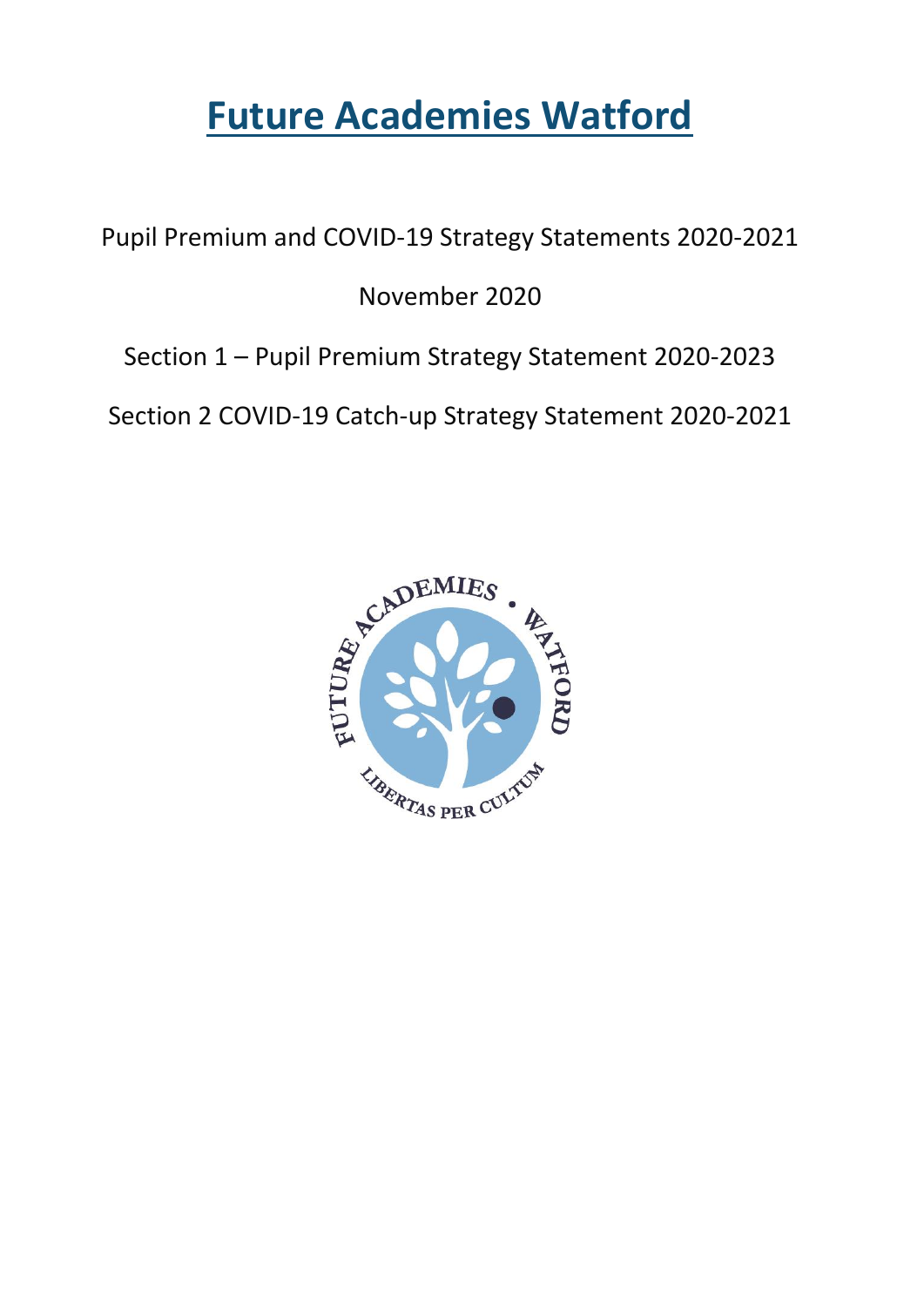## **Section 1 Pupil Premium Strategy Statement - 2020 – 2023**

#### **School overview**

| <b>Metric</b>                               | Data                            |
|---------------------------------------------|---------------------------------|
| School name                                 | <b>Future Academies Watford</b> |
| Pupils in school                            | 1124                            |
| Proportion of disadvantaged pupils          | 28.9% (326)                     |
| Pupil premium allocation this academic year | £311,945.00                     |
| Academic year or years covered by statement | 2020/21, 2021/22 and 2020/23    |
| Publish date                                | October 2020                    |
| Review date                                 | October 2021                    |
| Statement authorised by                     | Deborah Warwick (Principal)     |
| Pupil premium lead                          | Lucy Wheeler (Vice Principal)   |
| Governor lead                               | TBC                             |

| Year group    | Year <sub>7</sub> | Year 8   | Year 9   | Year 10  | Year 11  | Year 12 |
|---------------|-------------------|----------|----------|----------|----------|---------|
| % of total    | 21% (67)          | 20% (64) | 21% (68) | 16% (55) | 19% (61) | 4% (11) |
| disadvantaged |                   |          |          |          |          |         |
| (number)      |                   |          |          |          |          |         |
| 2020-21       |                   |          |          |          |          |         |

### **Disadvantaged pupil performance overview for last academic year (2018/19 and 2019/20)**

|                                             | 2018-19 | 2019-20 |
|---------------------------------------------|---------|---------|
| Progress 8                                  | $-0.73$ | $-0.40$ |
| Ebacc entry                                 | 31%     | 30%     |
| Attainment 8                                | 36.15   | 34.26   |
| Percentage of Grade 5+ in English and maths | 20%     | 23%     |

### **Strategy aims for disadvantaged pupils**

| Aim          | <b>Target</b>                                                                               | <b>Target date</b> |
|--------------|---------------------------------------------------------------------------------------------|--------------------|
| Progress 8   | Achieve top quartile for progress made by disadvantaged<br>students amongst similar schools | September 2023     |
| Attainment 8 | Achieve national average for attainment for all students                                    | September 2023     |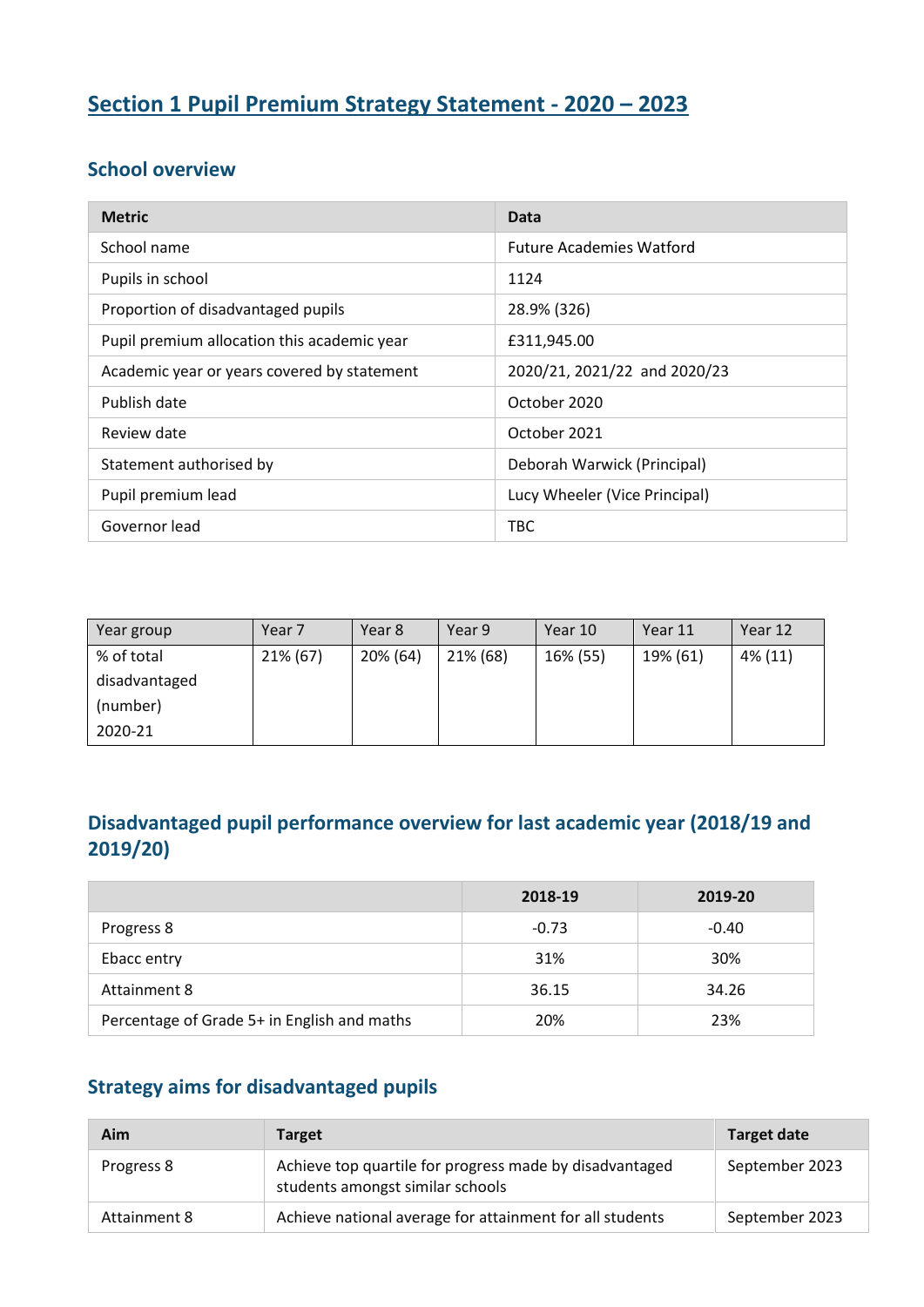| Percentage of grade<br>5+ in English and<br>maths | Achieve average English and maths 5+ scores for similar<br>schools | September 2023 |
|---------------------------------------------------|--------------------------------------------------------------------|----------------|
| Other                                             | Improve attendance above national average                          | September 2023 |
| Ebacc entry                                       | Better national average EBacc for all students                     | September 2023 |

# **Teaching priorities for current academic year**

| <b>Measure</b>                                                                       | <b>Activity</b>                                                                                                                                                                                                       |
|--------------------------------------------------------------------------------------|-----------------------------------------------------------------------------------------------------------------------------------------------------------------------------------------------------------------------|
| Priority 1<br>Deep teacher subject<br>knowledge training,<br>development and support | Ongoing teacher subject knowledge development focusing at<br>۰<br>department level<br>Disadvantaged student focus during all INSETs linked to the subject<br>$\overline{\phantom{a}}$<br>knowledge priority           |
| Priority 2<br>Student subject knowledge<br>and retrieval practice skills             | Ensuring students gain the skills to effectively learn and retrieve<br>$\qquad \qquad \blacksquare$<br>subject specific knowledge; improving retention of knowledge over<br>time                                      |
| Priority 3<br>Oracy development                                                      | 3-year programme on developing students' oracy using the EEF toolkit<br>-<br>(Oral Language intervention)                                                                                                             |
| Addressing the barriers to<br>having a high impact in these<br>priorities            | Avoiding the disadvantaged student aspect being a 'tick box' add-on to<br>-<br>development sessions by clearly signposting<br>Ensuring good practice is effectively shared between and within teams<br>$\overline{a}$ |
| Projected spending                                                                   | £81K                                                                                                                                                                                                                  |

# **Targeted academic support for current academic year**

| <b>Measure</b>                                                                                                      | <b>Activity</b>                                                                                                                                                                                                                                                                        |
|---------------------------------------------------------------------------------------------------------------------|----------------------------------------------------------------------------------------------------------------------------------------------------------------------------------------------------------------------------------------------------------------------------------------|
| Priority 1<br>Highly effective literacy<br>intervention across KS3 for<br>lower attaining disadvantaged<br>students | Using two Learning Support posts to recruit and train two highly<br>confident and competent TAs to deliver a highly effective literacy<br>intervention programme across KS3                                                                                                            |
| Priority 2<br>Identifying and addressing low<br>levels of subject knowledge for<br>disadvantaged students           | Using ongoing assessments to assess gaps in subjects knowledge<br>and provide high quality support and resources to address gaps<br>quickly<br>Innovative and timely use of online programmes such as Seneca to<br>$\overline{\phantom{a}}$<br>address topic and unit gaps in learning |
| Addressing the barriers to<br>having a high impact in these<br>priorities                                           | Recruiting high quality Learning Support staff to deliver programme<br>Providing online access and appropriate learning facilities for<br>$\blacksquare$<br>identified students                                                                                                        |
| Projected spending                                                                                                  | £80K                                                                                                                                                                                                                                                                                   |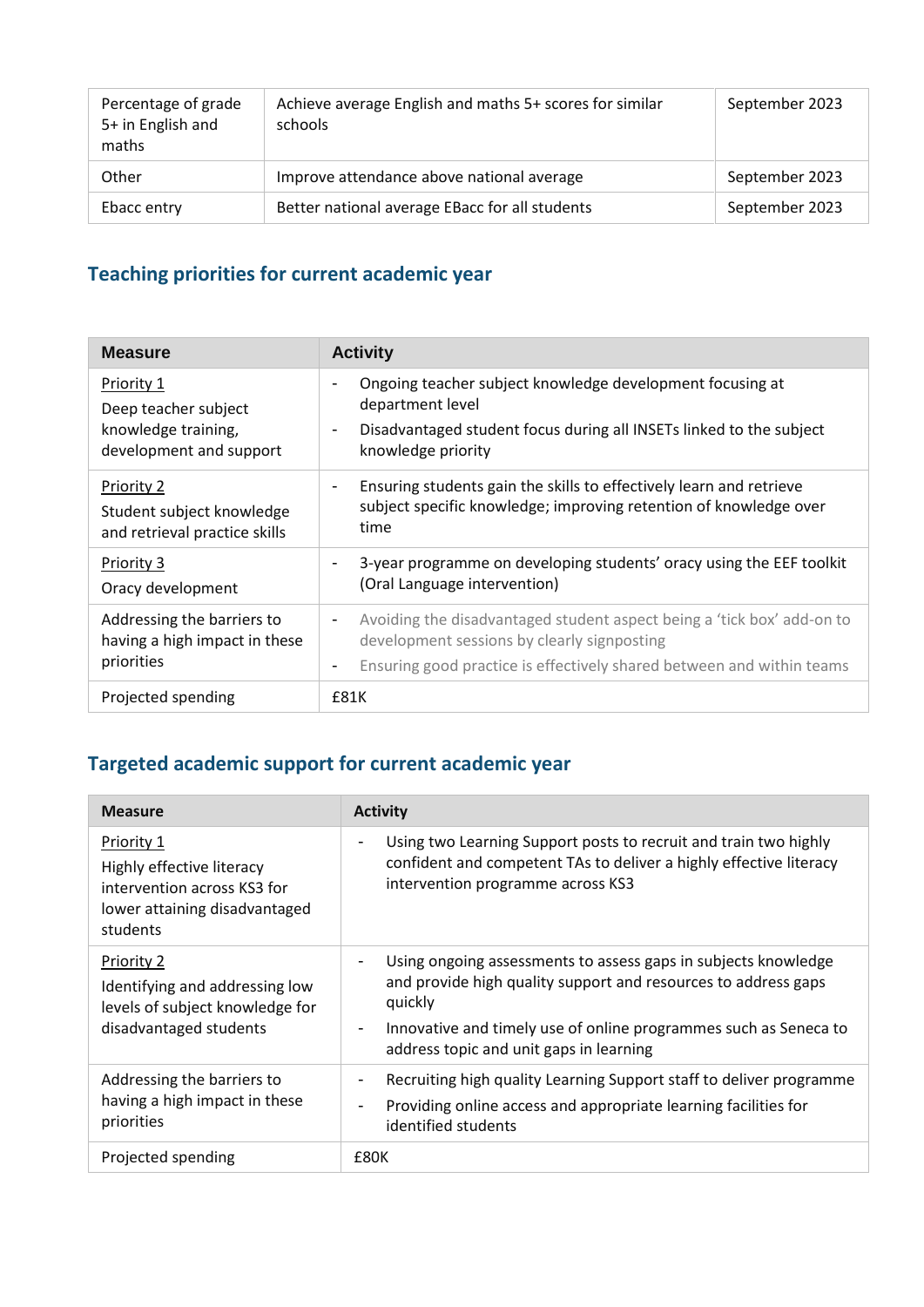# **Wider strategies for current academic year**

| <b>Measure</b>                                                         | <b>Activity</b>                                                                                                       |
|------------------------------------------------------------------------|-----------------------------------------------------------------------------------------------------------------------|
| Priority 1                                                             | Attendance Manager disadvantaged student intervention<br>strategy                                                     |
| Attendance                                                             |                                                                                                                       |
| <b>Priority 2</b>                                                      | The DEN disadvantaged student intervention programmes                                                                 |
| Behaviour                                                              | Aspirations and motivation programme                                                                                  |
| Priority 3                                                             | Support and welfare intervention group                                                                                |
| Social and emotional support and<br>mental health interventions        | <b>Breakfast Club</b>                                                                                                 |
| Priority 4                                                             | Personal learning plans for SEND students                                                                             |
| <b>SEND Student Support</b>                                            |                                                                                                                       |
| Addressing the barriers to having a<br>high impact in these priorities | Attendance of key students at intervention sessions<br>Building in effective opportunities for parental<br>engagement |
| Projected spending                                                     | £150K                                                                                                                 |

### **Monitoring and implementation**

| Area                | <b>Challenge</b>                                                                                                                                                                                      | <b>Mitigating action</b>                                                                                                                                                                          |
|---------------------|-------------------------------------------------------------------------------------------------------------------------------------------------------------------------------------------------------|---------------------------------------------------------------------------------------------------------------------------------------------------------------------------------------------------|
| Teaching            | Ensuring quality time is devoted to<br>subject-specific knowledge training and<br>spending time in teams considering<br>needs of disadvantaged students<br>Measuring impact of oracy development<br>۰ | <b>INSET and subject</b><br>$\overline{a}$<br>development time in<br>calendar<br>Careful review of the<br>$\blacksquare$<br>EEF toolkit, using school<br>case studies and<br>'promising projects' |
| Targeted<br>support | Recruitment of additional members of<br>the Learning Support team<br>Developing highly effective literacy<br>-<br>programme                                                                           | Seek support from FA<br>$\overline{\phantom{a}}$<br><b>Trust and SEND lead</b>                                                                                                                    |
| Wider<br>strategies | Training and tracking of strategy impact                                                                                                                                                              | Each aspect lead to<br>-<br>meet with SLT<br>Safeguarding and<br>Welfare each week                                                                                                                |

#### **Review: last year's aims and outcomes – to be reviewed October 2021**

| Aim | <b>Outcome</b> |
|-----|----------------|
|     |                |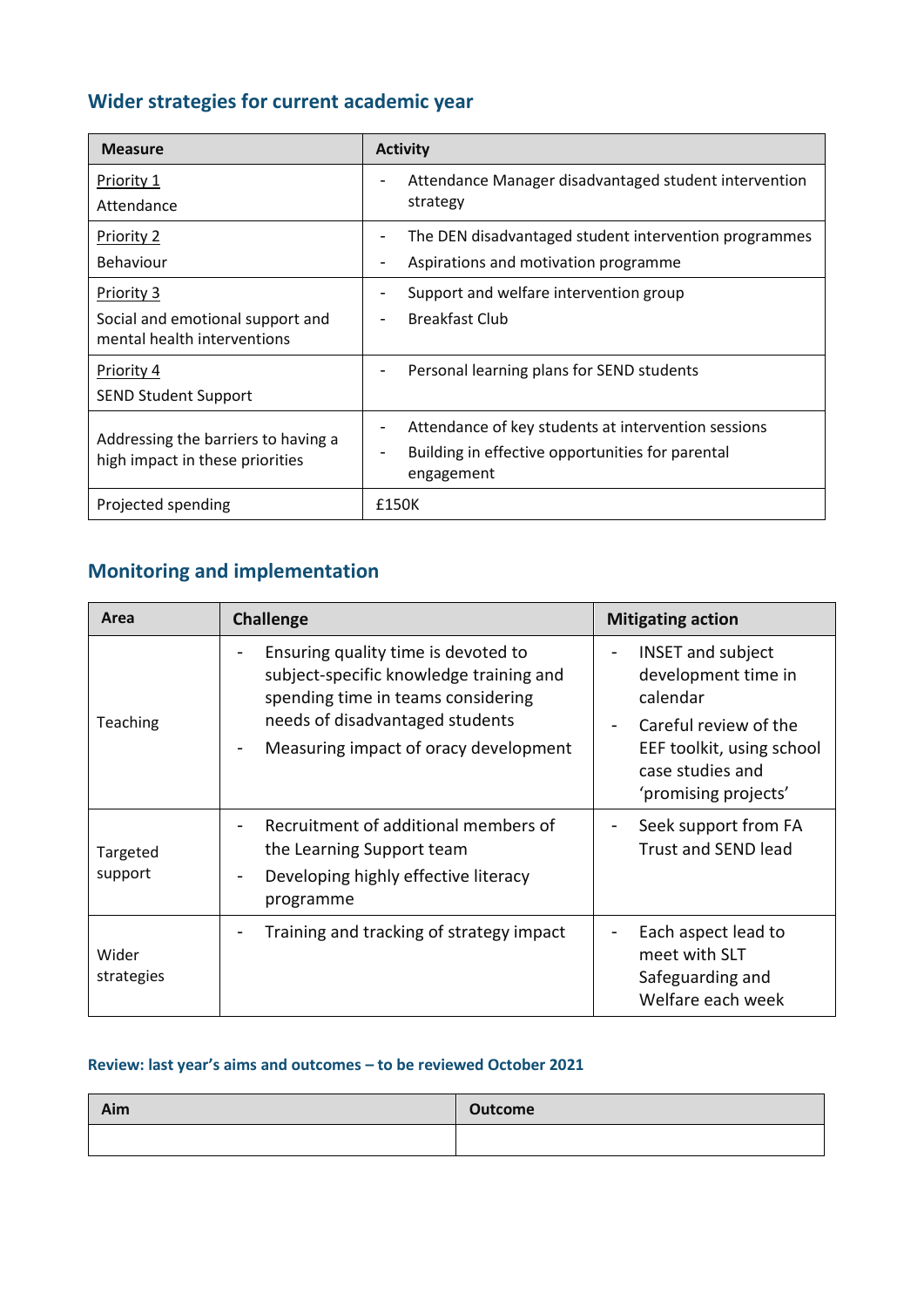# **Section 2 COVID-19 Catch up Statement - 2020 – 2021**

### **School overview**

| <b>Metric</b>                               | Data                            |
|---------------------------------------------|---------------------------------|
| School name                                 | <b>Future Academies Watford</b> |
| Pupils in school                            | 1124                            |
| Catch up allocation                         | £81K                            |
| Academic year or years covered by statement | 2020/21                         |
| Publish date                                | November 2020                   |
| Review date                                 | <b>July 2021</b>                |
| Statement authorised by                     | Deborah Warwick (Principal)     |
| Catch up Lead                               | Marc Faccini                    |
| Governor lead                               | <b>TBC</b>                      |

### **Strategy aims**

| Aim                                                                                              | <b>Target Year Group</b> |
|--------------------------------------------------------------------------------------------------|--------------------------|
| Provide support and training for subject specialist teachers                                     | All                      |
| Use subject-specific assessment to identify gaps and students that require<br>additional support | All                      |
| Provide numeracy and literacy catch-up to Year 7 and 8 students                                  | Year 7 and 8             |
| Provide catch-up opportunities in English, maths and science for Year 9<br>students              | Year 9                   |
| Provide ongoing feedback and additional teaching for Year 11 and 13<br>students in all subjects  | Year 11 and 13           |

#### **Teaching priorities**

| <b>Measure</b>                                                          | <b>Activity</b>                                                                                                                                                                                                                 |
|-------------------------------------------------------------------------|---------------------------------------------------------------------------------------------------------------------------------------------------------------------------------------------------------------------------------|
| Priority 1<br>Re-mapping the curriculum and<br>re-teaching key concepts | Curriculum review in all subjects (Summer 2020)<br>-<br>Amended long-term and medium-term plans<br>$\overline{\phantom{0}}$<br>Subject-specific catch-up plans                                                                  |
| Priority 2<br>Knowledge-rich curriculum<br>development                  | Ongoing subject knowledge development focusing at department<br>$\overline{\phantom{0}}$<br>level                                                                                                                               |
| Priority 3<br>Autumn class transition plan                              | Summer term interviews with all students<br>$\overline{\phantom{0}}$<br>September induction days<br>$\overline{\phantom{0}}$<br>Summer term 2020 face to face meetings<br>$\overline{\phantom{0}}$<br>Summer holiday sport camp |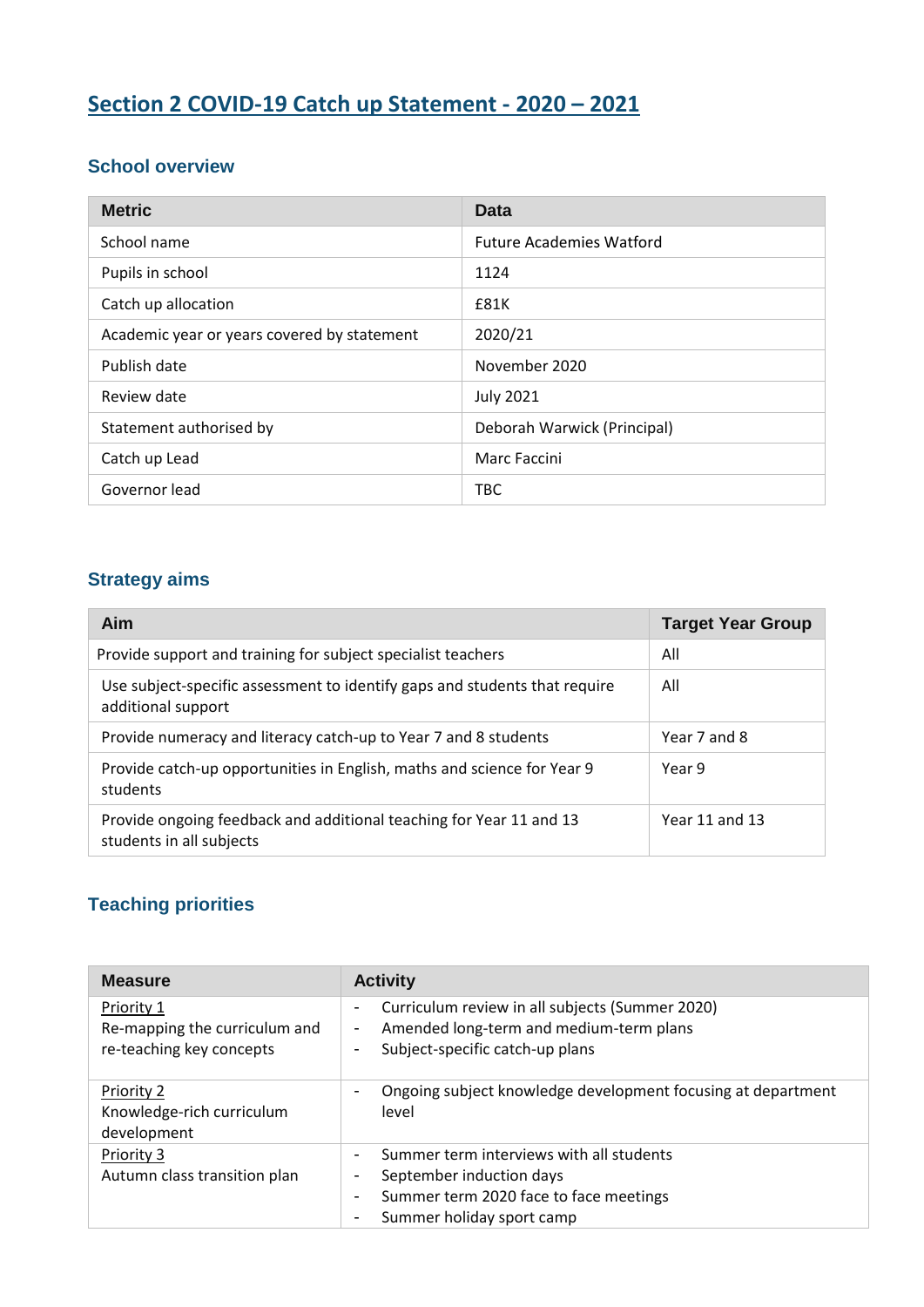| Addressing the barriers to    | Ensuring the curriculum delivering is of exceptional quality |
|-------------------------------|--------------------------------------------------------------|
| having a high impact in these | $\sim$                                                       |
| priorities                    | and delivered at pace                                        |
| Projected spending            | 6К                                                           |

## **Targeted academic support**

| <b>Measure</b>                                                                                                    | <b>Activity</b>                                                                                                                                                                                                                                                         |
|-------------------------------------------------------------------------------------------------------------------|-------------------------------------------------------------------------------------------------------------------------------------------------------------------------------------------------------------------------------------------------------------------------|
| Priority 1<br>Year 7 and Year 8 catch-up in<br>literacy and numeracy                                              | Identify bottom quartile from CATs tests<br>۰<br>1 lesson numeracy per week (30mins)<br>$\overline{\phantom{a}}$<br>1 lesson literacy per week (30 mins)<br>$\overline{\phantom{a}}$<br>After-school sessions delivered by TAs/teachers<br>$\qquad \qquad \blacksquare$ |
| Priority 2<br>Year 9 'Catch up' in English,<br>Maths and Science identified<br>through Autumn term<br>assessments | Set autumn term assessment in English, maths and science to<br>$\blacksquare$<br>identify students<br>50 students identified for catch-up<br>1 lesson per subject per week<br>6-week programme                                                                          |
| Priority 3<br>Year 11 and 13 'catch up'<br>three week cycle (all<br>students)                                     | Lesson 7 provision each evening during week 1 and 2 of a 3-<br>-<br>week teaching cycle<br>Use of Seneca online learning programme to ensure students<br>۰<br>catch-up on missing content and weaker subject areas                                                      |
| Addressing the barriers to<br>having a high impact in these<br>priorities                                         | Ensuring robust and clear communication to students and<br>$\qquad \qquad \blacksquare$<br>parents required sessions they must attend.                                                                                                                                  |
| Projected spending                                                                                                | 70K                                                                                                                                                                                                                                                                     |

## **Wider strategies**

| <b>Measure</b>                                                         | <b>Activity</b>                                                                             |
|------------------------------------------------------------------------|---------------------------------------------------------------------------------------------|
| Priority 1<br>Social, emotional and mental health<br>support           | Personalised plans for individual students<br>Group intervention sessions where appropriate |
| Addressing the barriers to having a<br>high impact in these priorities | Sourcing and recruiting quality student support<br>professionals to provide intervention    |
| Projected spending                                                     | 10K                                                                                         |

# **Monitoring and implementation**

| Area     | <b>Challenge</b>                                                                                               | <b>Mitigating action</b>                                                                                           |
|----------|----------------------------------------------------------------------------------------------------------------|--------------------------------------------------------------------------------------------------------------------|
| Teaching | Ensuring quality time is given<br>over to subject-specific<br>knowledge training and<br>spending time in teams | INSET and subject development<br>time in calendar<br>Careful tracking of curriculum<br>delivery to ensure on track |
|          | Ensuring pacey delivery of<br>curriculum throughout the<br>academy                                             |                                                                                                                    |